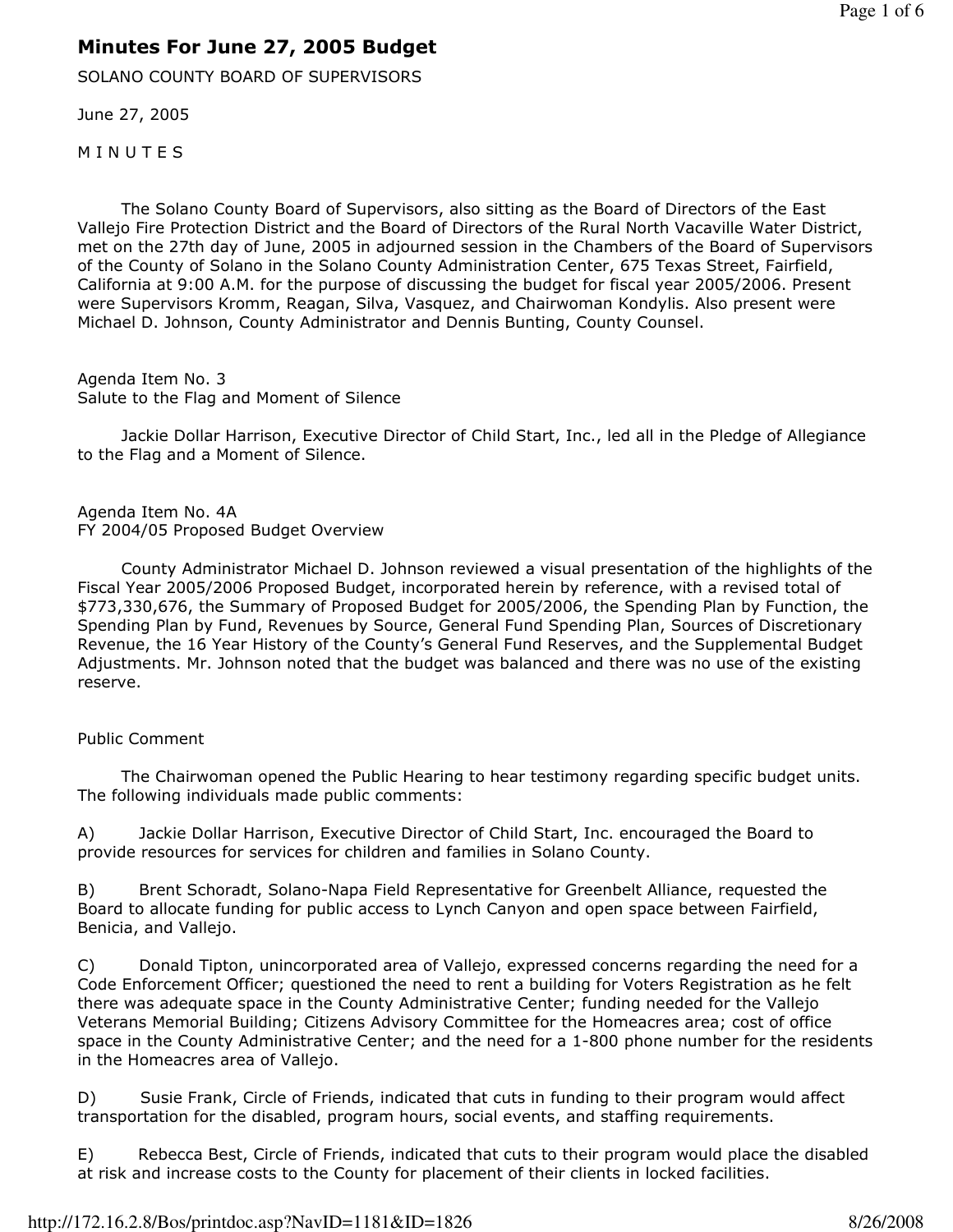F) Anthony Lara, Activity Director for Circle of Friends, requested funding for van transportation for their clients.

G) Jose Vergara, Nueva Vida Program in Dixon, expressed support for the Circle of Friends Program and their ability to bring programs together throughout Solano County.

H) Michele Curran, Circle of Friends, expressed support for the Circle of Friends Program and the service they provide to keep their clients from isolation.

I) Kay Bosick, Youth and Family Services, noted that the non-profit organizations are losing funds needed to provide important human services and that costs to the County would increase in the future to assist families in crisis situations.

J) Kim Thomas, Children's Network, encouraged the Board to meet the needs of the children and look at prevention and early intervention structures in the County which would be a savings to the County in the future.

K) Debbie Davis, Childrens Nurturing Project, applauded the Community Based Organizations in Solano County for their ability to work together and the ability to leverage services. Ms. Davis expressed the importance of funding programs for prevention and early intervention.

L) Becky Flanigan, SEIU – Local 1280, expressed concern with a decrease of positions in Mental Health, cuts to child care programs, wages for In-Home Supportive Services workers who tend to the elderly and disabled, need for additional clerical services to respond to the needs of providers and professionals, staff for Child Support Services, Fouts Springs, and Juvenile Hall.

M) Fr. Robert Fuentes, Faith In Action, noted that non-profit organizations have experienced cuts to their programs over the last 3 years and that cuts to one organization affect the rest. Fr. Fuentes requested that the Board utilize reserves to assist in the funding of non-profit organizations.

N) Chris Erbe, Child Haven, Inc., noted that the County has shown a commitment to children and to fiscal responsibility. Mr. Erbe expressed the need to determine what services are needed, how much they will cost, and the willingness to use reserves to cover the costs. Mr. Erbe noted that determining who does not receive the services will be difficult.

### Budget Study Session

 Discussions followed regarding the selection of budget units for discussion. Child Welfare Services – 7600; General Assistance Program – 9501; Tobacco Prevention Fund – 7950; Accumulative Capital Outlay Fund – 1700; Vehicle License Fee – 1101; Mental Health – 7700; Public Health – 7800; MSA Funds – 2390; Government Center – 1810; Cooperative Extension – 6200; Sheriff's Department – 6550; Public Facilities Fees – 1760; Nut Tree Airport – 9000; In-Home Supportive Services – 1520; Probation – 6650; Children's Network – 7500; Human Resources (employee training in-house) – 1500; Communications – 1600; Property Management - 1642; Promotions – 1750; Public Works – 3010; Parks and Recreation – 7000; Library – 6300; Supplemental – Workforce Investment Board – 7200; Board of Supervisors – 1000, County Administrator – 1100; General Revenue – 1101; County Counsel – 1400; Southeast Vallejo Redevelopment – 2380; Resource Management – 2910

### Recess

 The Board of Supervisors recessed this meeting at 10:25 A.M. and reconvened at 10:50 a.m. All members were present. Chairwoman Kondylis presided.

### Budget Study Session

Discussion followed regarding budget units that were highlighted for discussion.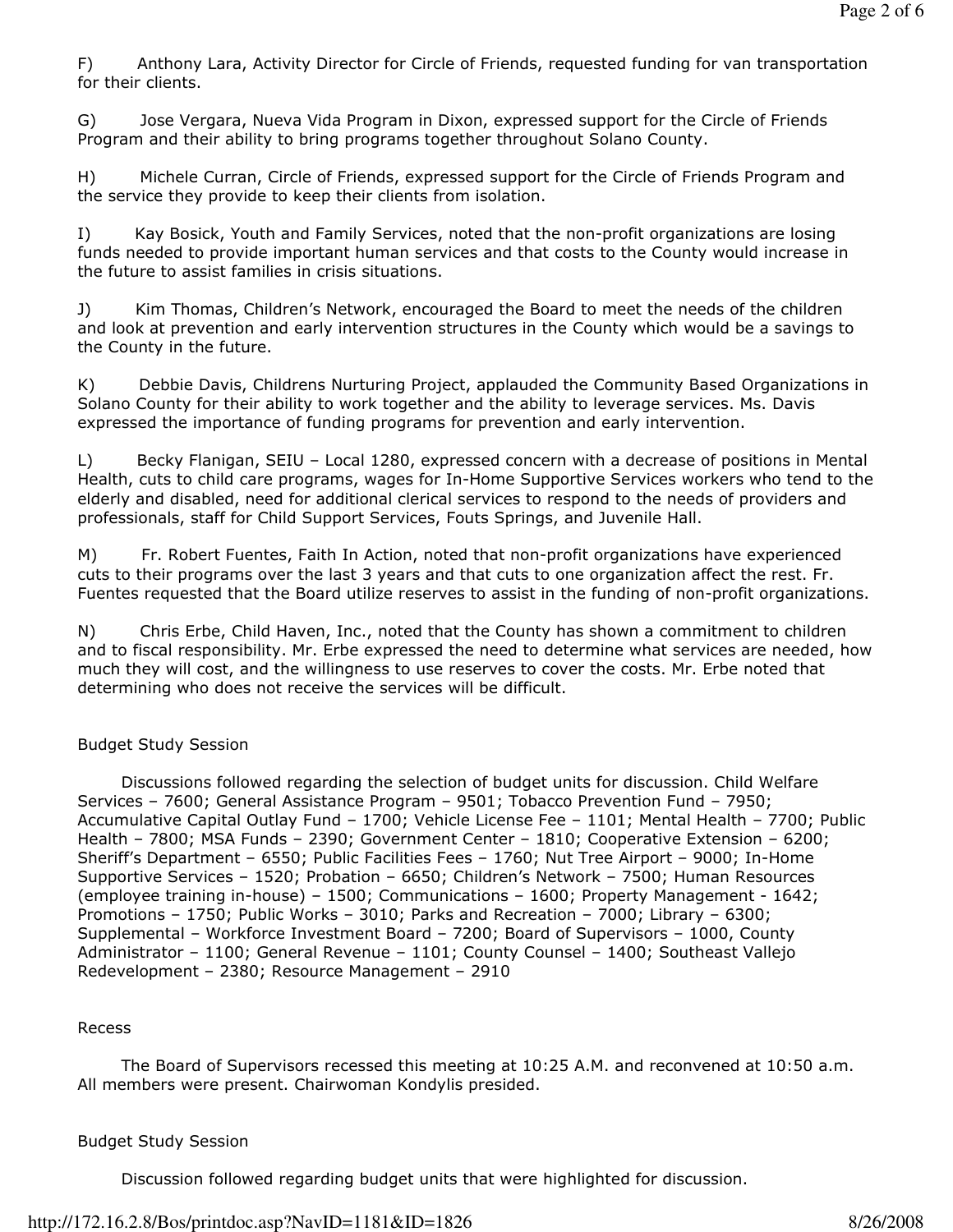#### Board of Supervisors – Budget Unit 1000

 The Board expressed their interest in employee development, customer service training; and surveying employees on an annual basis to receive feedback on countywide and departmental issues. Chairwoman Kondylis requested that staff review the Board of Supervisors budget with the Chair of the Board next year. In response to a question posed regarding staff training, Yolanda Irigon, Human Resources Director noted that the County does have a tuition reimbursement program funded through Human Resources and that out of the \$30,000 budgeted, \$27,000 has been spent. Supervisor Silva requested that job descriptions be modified to allow for the substitution of experience for education.

#### County Administrator – Budget Unit 1100

 In response to a question posed by Chairwoman Kondylis, the County Administrator noted that a majority of the increase in the budget was due to the cost of relocating to the new County Administrative Center. Supervisor Reagan suggested that instead of allocating vacant space in the County Administrative Center among the various departments, that it be aggregated in one location and suggested that the vacant space be leased out until needed for County purposes. Supervisor Reagan suggested that the space be leased to agencies such as State legislative representatives for district offices, water agencies, or transportation agencies. Supervisor Reagan suggested that staff focus on revenue generation and develop systems to track grant opportunities, initiate process for SB90 State and federal unfunded mandates, set aside funds to invest in high return investments, economic development incentives to create jobs in the County, re-establish the Central Service Office to collect debts owed to the County instead of writing off the unpaid claims.

#### General Revenues – Budget Unit 1101

 Chairwoman Kondylis requested a breakdown of General Fund Revenues by County departments.

#### County Counsel – Budget Unit 1400

 In response to a question posed by Chairwoman Kondylis, County Counsel Dennis Bunting noted that an additional attorney was recently added to the staff to assist in representing children and it was felt that there would be a need for additional staff next year.

 The Board expressed their support for updating the Solano County Code and contacting sources that provide this service.

#### Human Resources – Budget Unit 1500

 In response to a question posed by Supervisor Reagan, Director of Human Resources Yolanda Irigon noted that they work with departments to assure that the certification list are up to date. Supervisor Reagan noted that he would like to keep the vacancy rate low in order to provide services to the public and that positions should not be left vacant in order to recover payoffs of leave balances.

#### Property Management – Budget Unit 1642

 Supervisor Reagan expressed his interest in establishing an asset management system to accrue funding over a period of time, and banked in a dedicated reserve, to maintain and extend the life of County buildings and to protect the investment.

#### Accumulated Capital Outlay (ACO) – Budget Unit

 Supervisor Kromm expressed concern that a conservative approach be taken with regards to long term capital financing and the commitment of one time fees.

 Supervisor Silva noted that future Vehicle License Fees (VLF) should be deposited in the Road Fund and not used for the construction of buildings.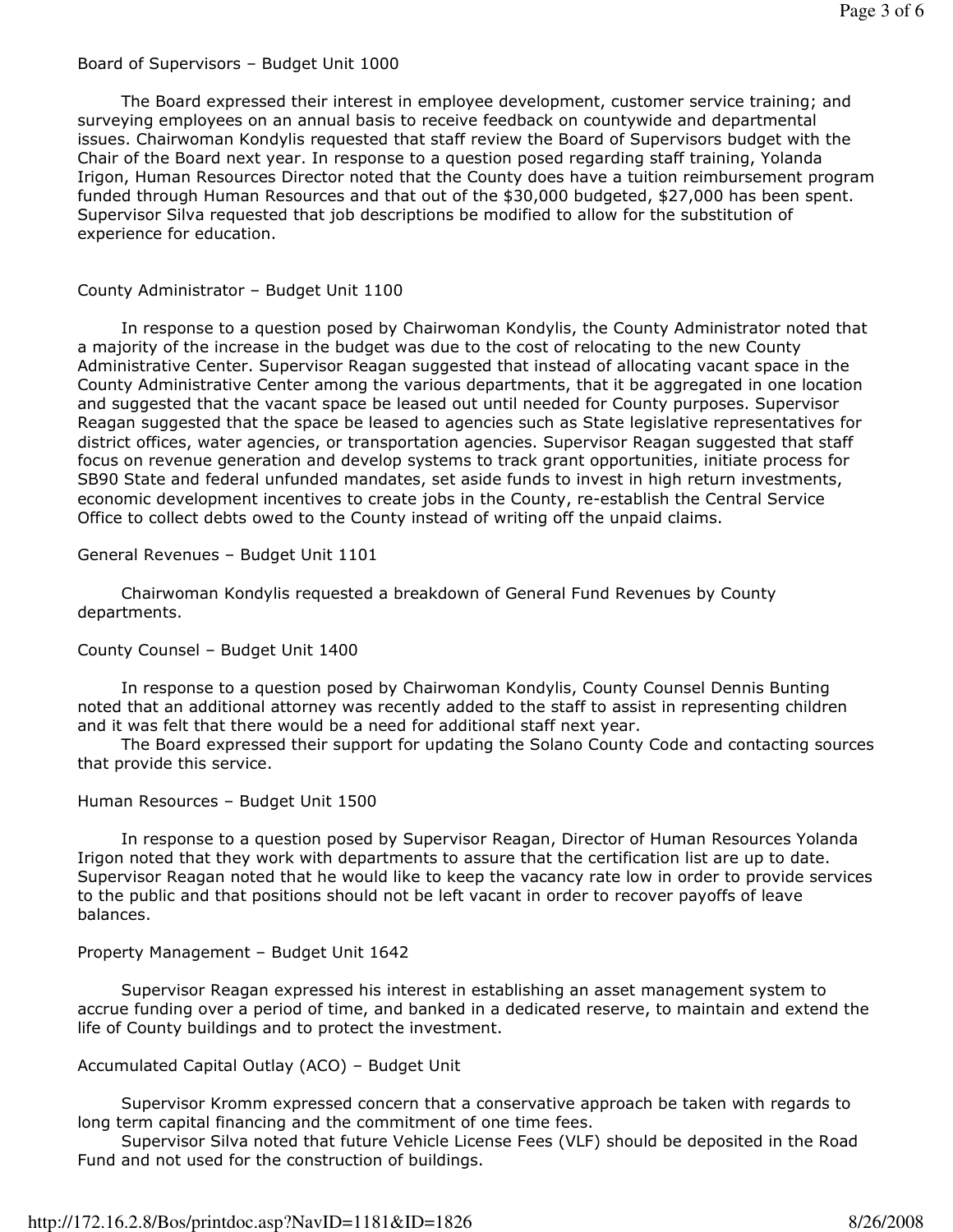### Recess

 The Board of Supervisors recessed this meeting at 12:00 noon and reconvened at 2:00 p.m. All members were present. Chairwoman Kondylis presided.

# Budget Study Session

Discussion followed regarding budget units that were highlighted for discussion.

### Plan Acquisition – Budget Unit 1810

The Board discussed the new County Government Center and Debt Service Payment.

# Promotions – Budget Unit 1750

 The Board expressed support in working with the Solano Economic Development Corporation and the private sector to foster non-government jobs, bring businesses into the County, and to keep the local workforce from commuting out of the County. Also the installation of broadband connectivity would allow residents in the County to telecommute and stay off the roadways.

 Supervisor Vasquez requested \$50,000 for art in the round-about, art at the Nut Tree Airport, and revisit the Solano County Board of Supervisors' Official Seal.

# Library – Budget Unit 6300

 It was noted that the library would be hosting workshops in the communities to receive input on the issue of filters on library computers. It was noted that the law library has one more year to prepare a plan for a new law library. It was also noted that the State Library was developing a catalog to link libraries together on line to share resources and should be implemented in 2007.

### Sheriff – Budget Unit 6550

 Concern was expressed regarding the increase in housing the Sheriff's bus and in travel expense.

 It was reported that the increase in travel expense was related to travel to mandatory training of the Sheriff Deputies and Correctional Officer which had been postponed in recent years due to cuts in the budget. It was also noted that the new alternative fuel buses would have to have a facility that would be able to accommodate the special needs associated with those buses.

 The Board asked the Sheriff to meet with the District Attorney and Chief of Police of the various cities in the County on the creation of a Gang Violence Task Force and to report back to the Board at mid year.

### Probation – Budget Unit 6650

 In response to a concern expressed by Supervisor Kromm regarding staffing needs, it was noted that the overtime of employees was a small percentage of the total salaries and that extra help employees were being utilized while employees were on leave.

### Animal Care

 The Board expressed support for the cities partnering with the County for animal control services and a uniform hearing process for vicious animals.

# Recess

 The Board of Supervisors recessed this meeting at 3:30 p.m. and reconvened at 3:45 p.m. All members were present. Chairwoman Kondylis presided.

# Resource Management – Budget Unit 2910

It was noted that additional positions were requested for the General Plan Update, an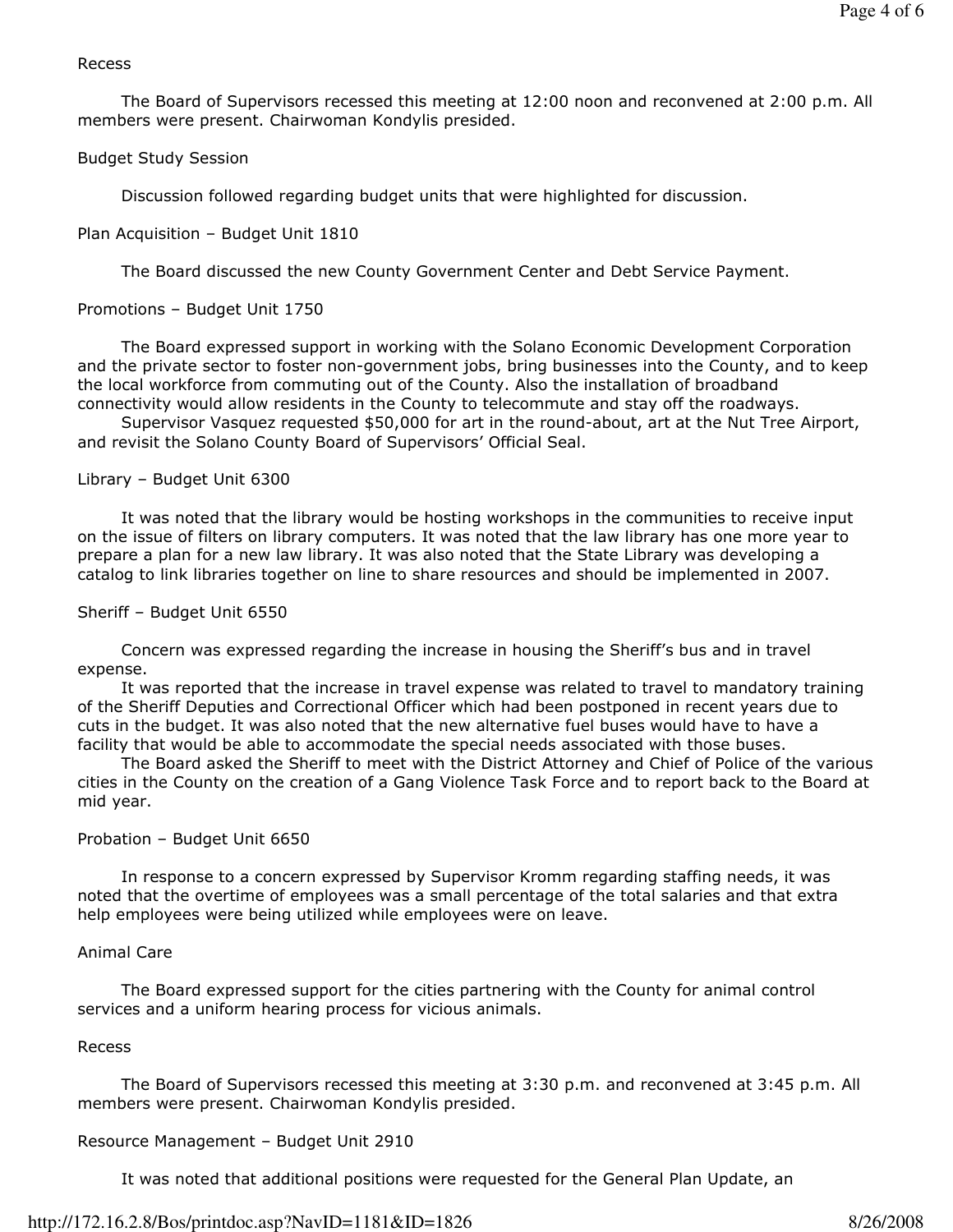Environmental Health Specialist, and a Code Enforcement Officer for vehicle abatement. It was noted that the revenue generated by the Code Enforcement Officer was greater than the cost of the position. The number of permits issued by Resource Management was noted and it was suggested that the code books be consolidated to assist the employees in moving through the process.

#### Public Works – Budget Unit 3010

 With respect to the Paving Management Program, it was requested that Resource Management provide a report next year to the Board regarding the cost of maintaining 1/20 of the paved roads in addition to gravel roads and what should be the level of maintenance of effort. It was noted that a Paving Management Program annual assessment was required to be done to receive Metropolitan Transportation Commission (MTC) funding. It was noted that staff would provide the Road Improvement Plan to the Board prior to the 3rd Quarter Budget Monitor.

#### Cooperative Extension – Budget Unit 6200

 It was noted that the cost of an Ag Economic Development Study would be approximately \$100,000 and was not included in the budget at this time.

#### Parks and Recreation – Budget Unit 7000

 Supervisor Reagan mentioned that there may be opportunity for public/private partnerships on Mt. Vaca with communications and wireless broadband. It was suggested that a master developer be brought in to look at Lake Solano and Sandy Beach and provide a plan with resort type amenities that could generate Transit Occupancy Taxes or property tax to offset the cost of operating.

 Supervisor Kromm was excused from the following discussion pertaining to the Tri-City/County Open Space Group due to a conflict of interest as his spouse was Executive Director of the Solano Land Trust.

 Chairwoman Kondylis requested that \$500,000 be added to the list to improve Lynch Canyon and open access to the public.

 It was the consensus of the Board to allocate \$65,000 to the Tri-City/County Open Space Group which included the cities of Fairfield, Benicia, Vallejo, and the County of Solano for the purpose of completing a Management Plan with the expectation that any funds paid in the future be credited to the County.

```
Communications – Budget Unit 1600
```
 Discussion continued regarding a private sector partner for wideband connectivity at Mt. Vaca, working with the various police and fire departments to provide data for the law enforcement systems, and radio sites throughout the County.

Management Information System (MIS) – Budget Unit 1870

 Discussion continued regarding the determination if it was appropriate to reconfigure MIS to bring all functions under one roof and to do an analysis of an option for in-sourcing ACS's contract work.

Countywide Geographical Information System (GIS) – Budget Unit 1890

 Discussion continued regarding the working relationship with the cities and the sharing of information and the integrating of information.

### Airport – Budget Unit 9000

 Supervisor Kromm expressed his opposition to the use of government money to purchase property at the Nut Tree Airport for commercial development which would compete with the private sector.

#### Recess